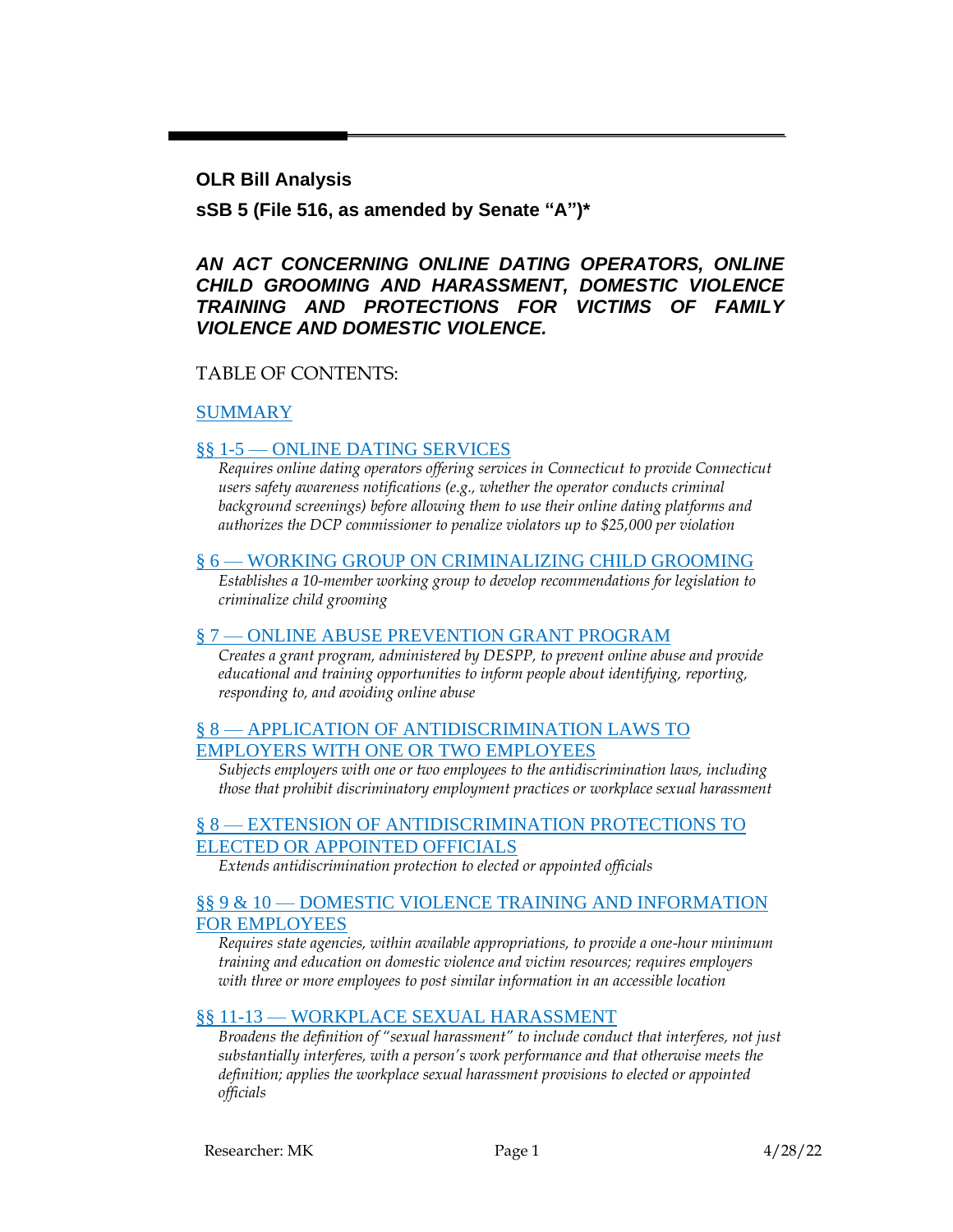#### §§ 8, 11 & 14-24 — [DOMESTIC VIOLENCE VICTIMS AS A](#page-12-0)  [PROTECTED CLASS UNDER ANTI-DISCRIMINATION LAWS](#page-12-0)

*Prohibits discrimination on the basis of someone's status as a domestic violence victim in employment, public accommodations, housing, the granting of credit, and other laws over which the CHRO has jurisdiction; authorizes such a victim aggrieved by an alleged discriminatory practice to file discrimination complaints with CHRO*

#### § 11 — [EMPLOYMENT DISCRIMINATION COMPLAINTS](#page-18-0)

*Prohibits someone from asserting, as a defense to an employment discrimination complaint, that the conduct was not severe or pervasive*

#### §§ 9 & 25 — [CHRO LEGAL COUNSEL](#page-18-1)

*Eliminates requirements CHRO legal counsel serve as a supervising attorney and that the CHRO executive director assign commission legal counsel through a supervising attorney*

#### § 26 — [DSS FUNDING](#page-19-0)

*Requires DSS to make \$1.44 million available to domestic violence child and family advocates at domestic violence agencies for trauma-informed services*

#### <span id="page-1-0"></span>**SUMMARY**

This bill addresses several different subjects, including online dating, "child grooming," domestic violence training, employment discrimination and workplace sexual harassment, and antidiscrimination protections for domestic violence victims.

Among other things, the bill does the following:

- 1. requires online dating operators offering services in Connecticut to provide Connecticut users with safety awareness notifications before allowing them to use their online dating platforms (§§ 1- 5);
- 2. creates a working group to make recommendations on criminalizing "child grooming" (e.g., persuading, coercing, inducing, or enticing a minor to sexually exploit the minor) (§ 6);
- 3. sets up a grant program administered by the Department of Emergency Services and Public Protection (DESPP) to provide education and training on online abuse (§ 7);
- 4. extends anti-discrimination statutes to cover (a) people working for an employer with one or two employees and (b) elected and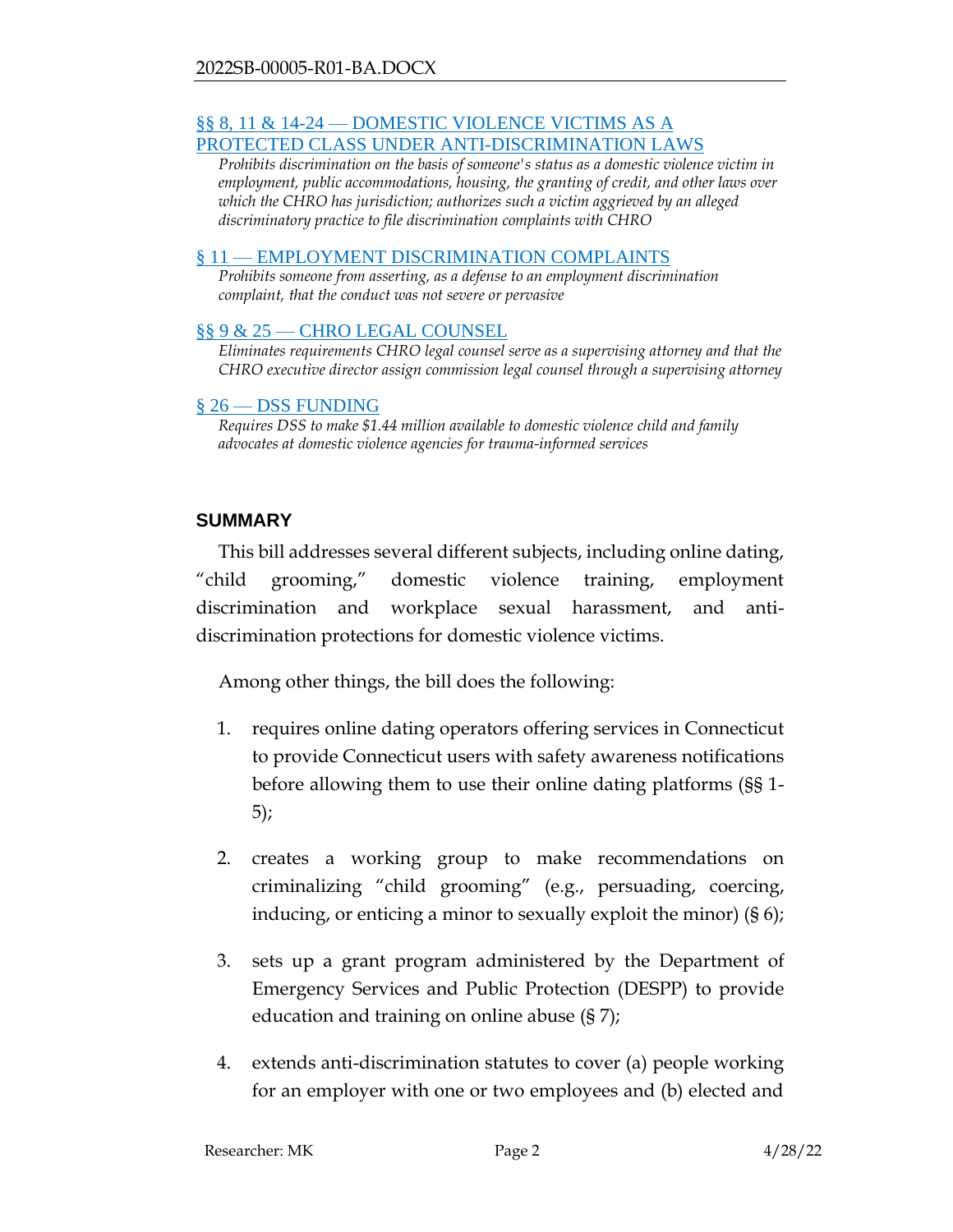appointed officials for a governmental body (§ 8);

- 5. prohibits discriminatory practices based on someone's status as a domestic violence victim (§§ 8, 11 & 14-24);
- 6. requires state agencies to provide domestic violence training and certain employers to post related information (§§ 9 & 10);
- 7. broadens the definition of sexual harassment (§§ 11-13);
- 8. eliminates requirements for Commission on Human Rights and Opportunities (CHRO) supervising attorneys (§§ 9 & 25); and
- 9. requires the Department of Social Services (DSS) to make \$1.44 million available for advocates at domestic violence agencies to provide trauma-informed services (§ 26).

\*Senate Amendment "A" strikes the underlying bill and replaces it with similar provisions. In doing so, it makes changes to the underlying bill, such as (1) requiring online dating operators to provide Connecticut users with safety awareness notifications instead of conducting user verifications, (2) applies the underlying bill's antidiscrimination protections to victims of domestic violence rather than family violence, and (3) extends antidiscrimination protections to elected and appointed officials. It adds the provision on CHRO's assignment of counsel. It also removes provisions on (1) impermissible settlement terms and certain defenses against an employment discrimination claim, (2) affirmative actions in public contracts, and (3) campus mental health coalitions.

EFFECTIVE DATE: October 1, 2022, except that the (1) DESPP grant program (§ 7) and DSS funding (§ 26) provisions are effective July 1, 2022; and (2) the working group on criminalizing child grooming (§ 6), domestic violence training (§ 9), and CHRO supervisory attorney changes (§§ 9 & 25) are effective upon passage.

## <span id="page-2-0"></span>**§§ 1-5 — ONLINE DATING SERVICES**

*Requires online dating operators offering services in Connecticut to provide Connecticut users safety awareness notifications (e.g., whether the operator conducts criminal background screenings) before allowing them to use their online dating platforms and authorizes the DCP commissioner to penalize violators up to \$25,000 per violation*

Researcher: MK Page 3 4/28/22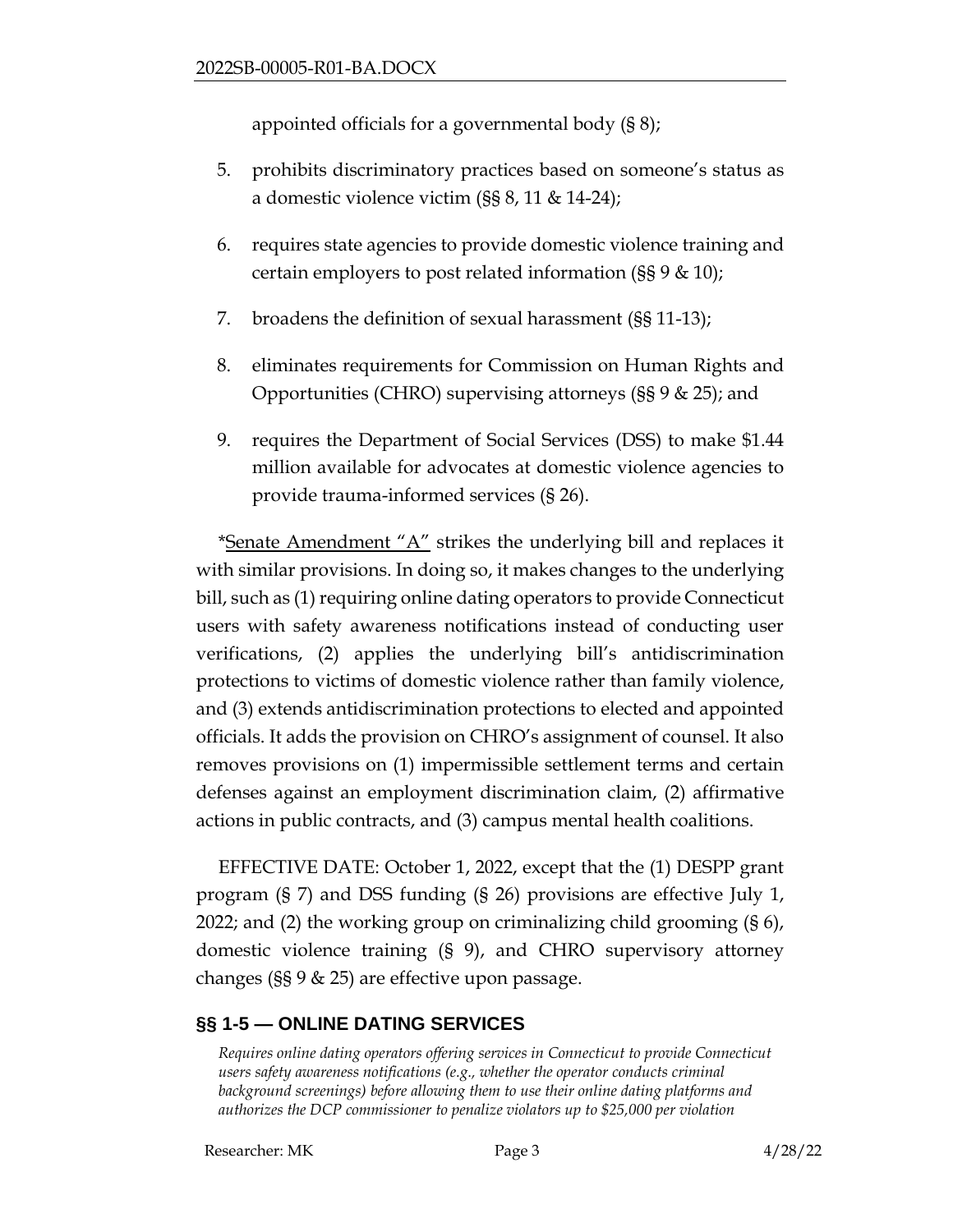#### *Affected Online Dating Operators and Users (§ 1)*

The bill imposes its notification requirements on "online dating operators," defined as anyone who operates a software application (e.g., presumably, an online dating platform) designed to facilitate online dating. An "online dating platform" is a digital service designed to allow users to interact through the internet to initiate relationships with other individuals for the purpose of romance, sex, or marriage (i.e., "online dating").

Under the bill, a "Connecticut user" is a user (i.e., someone who uses an online dating operator's service) who (1) provides a Connecticut home address or zip code when registering with an online dating operator or (2) is known or determined by an online dating operator, or its online dating platform, to be in Connecticut at the time of registration.

#### *Criminal Background Screening Notification (§§ 1 & 2)*

The bill establishes criminal background screening notifications that online dating operators must provide their Connecticut users. The notifications differ depending on whether the operator conducts such a screening.

Under the bill, a "criminal background screening" is a name search for an individual's history of criminal convictions that is conducted by searching (1) an available and regularly updated government public record database that in the aggregate provides national coverage for searching an individual's history of criminal convictions or (2) a regularly updated database maintained by a private vendor that provides national coverage for searching an individual's history of criminal convictions and sexual offender registries. A "criminal conviction" is a conviction for a state or federal crime.

*Screening Not Conducted.* If an online dating operator does not conduct a criminal background screening on each user, then the operator must, before permitting a Connecticut user to communicate through its online dating platform with another user, provide the Connecticut user with a clear and conspicuous notification that the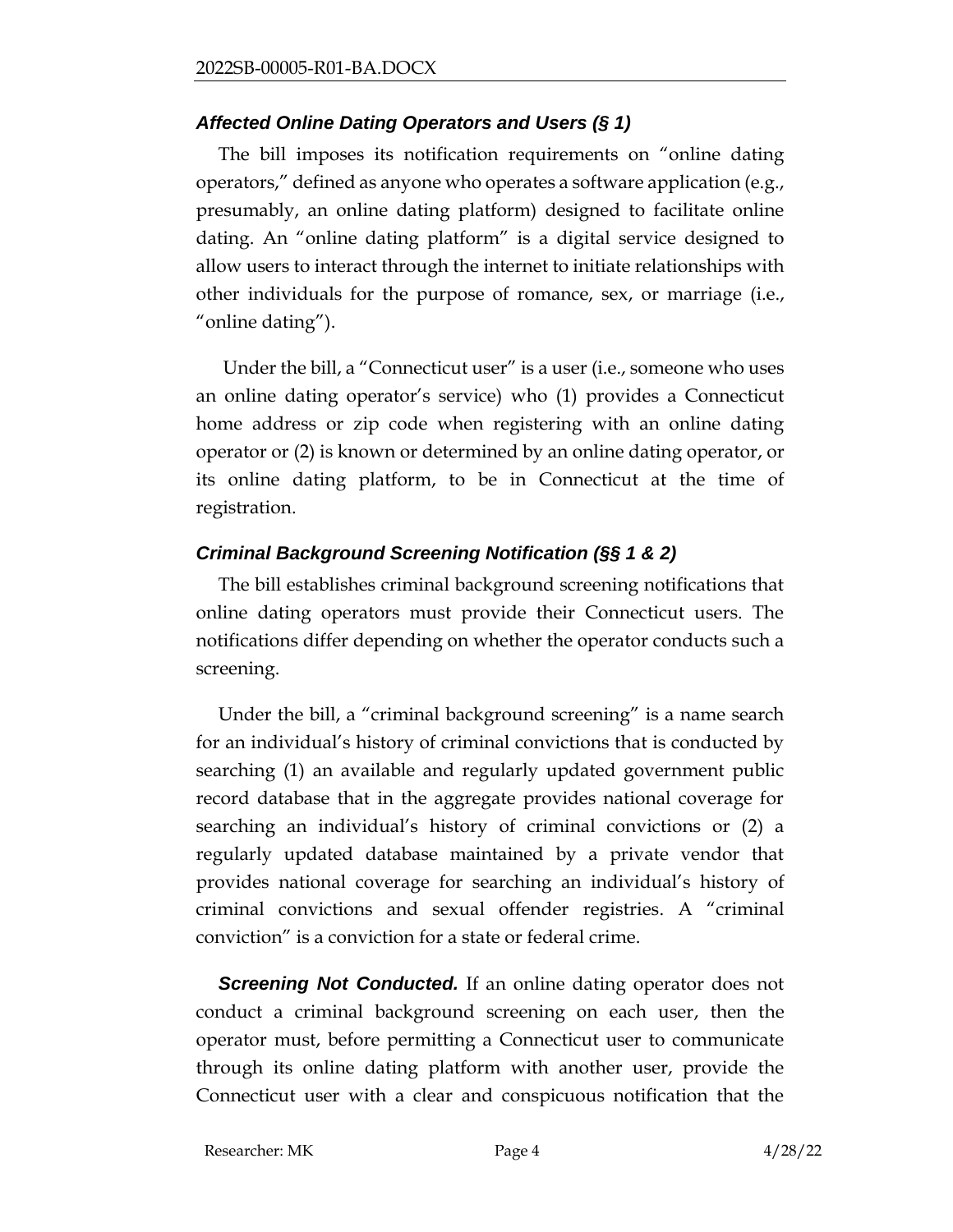online dating operator does not conduct a criminal background screening on each user.

**Screening Conducted.** If an online dating operator offers services to Connecticut residents and conducts a criminal background screening on each user, then the operator must, before allowing a Connecticut user to communicate through its platform with another user, provide the Connecticut user a clear and conspicuous notification indicating that the operator conducts a criminal background screening on each user. The notification must include a statement of whether the platform excludes an individual who is identified as having a criminal conviction and a statement that a criminal background screening may (1) be inaccurate or incomplete, (2) give a user a false sense of security, and (3) be circumvented by an individual who has a criminal history. The bill also requires this notification be included on its online dating platform.

## *Safety Awareness Notification (§ 3)*

The bill requires online dating operators that offer services to Connecticut residents to provide a safety awareness notification clearly and conspicuously on its online dating platform to all Connecticut users.

The notification must include a list of safety measures reasonably designed to increase awareness of safer online dating practices. It must also include the following statements in substantially similar form:

- 1. "Use caution when communicating with a stranger who wants to meet you."
- 2. "You should not include your last name, electronic mail address, home address, phone number or any other identifying information in your online dating profile or electronic mail messages or communications until you feel comfortable with the other user. Stop communicating with anyone who pressures you for personal or financial information or attempts in any way to coerce you into revealing such information."
- 3. "If you choose to have a face-to-face meeting with another user who you met on the online dating platform, tell a family member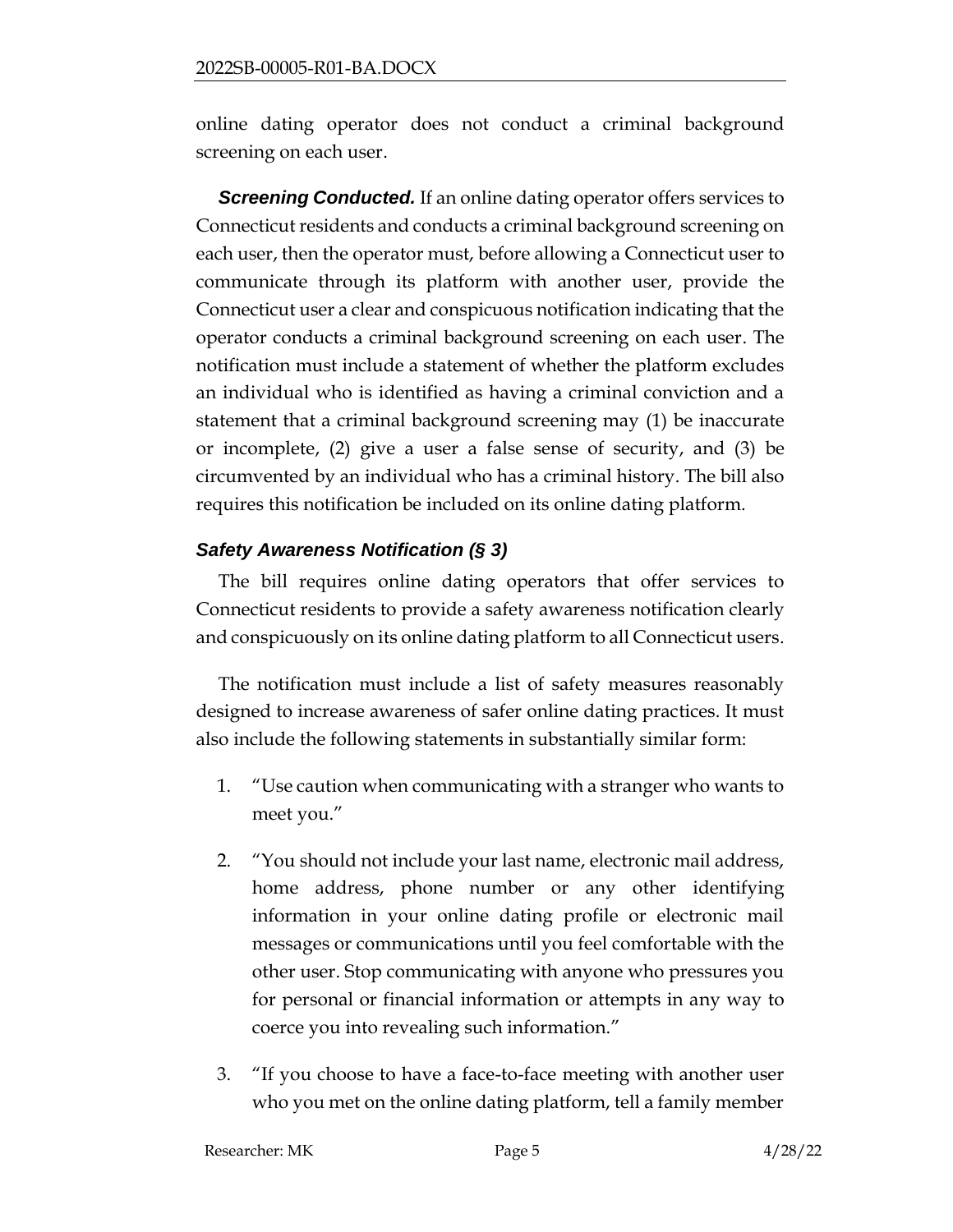or friend where you will be meeting and when you will return. You should not agree to be picked up at your home. Always provide your own transportation to and from your date and meet in a public place with many people around."

4. "Anyone who is able to commit identity theft can also falsify a dating profile."

## *Notification Timing and Communication Mode (§ 4)*

The bill requires an online dating operator to communicate the required notifications when a Connecticut user registers with it by email, text message, push notification, inbox message, or in-product message.

The bill specifies that the communication must not address matters other than the criminal background screening notification and the safety awareness notification. Additionally, if the means of communication is character limited, the bill allows the online dating operator to include the full content of the information by linking to a separate website. However, the website may only address the required notifications.

## *Investigations and Penalties for Violations (§ 5)*

The bill authorizes the Department of Consumer Protection (DCP) to penalize violators by (1) issuing fines up to \$25,000 per violation, (2) accepting an offer in compromise, or (3) taking other actions allowed under law or regulations. DCP may take these actions if an online dating operator fails to comply with the bill's provisions.

The bill also allows the commissioner or her designee to (1) conduct investigations and hold hearings on any issue related to the online operator provisions and (2) issue subpoenas, administer oaths, compel testimony, and order the production of books, records, and documents.

Under the bill, if anyone refuses to appear, testify, or produce any book, record, or document when ordered to, then the commissioner or her designee may apply to Superior Court for an appropriate enforcement order.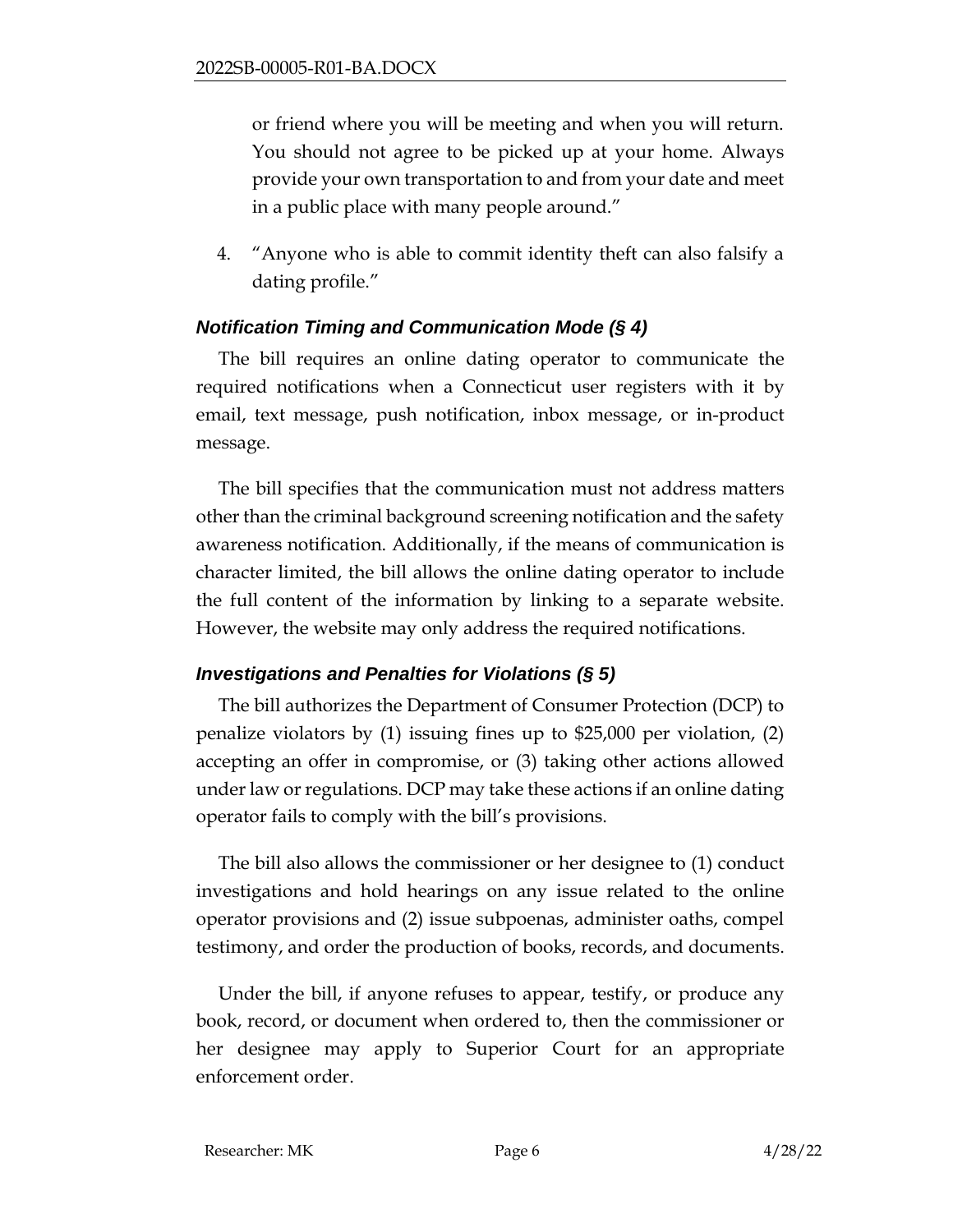Additionally, the bill authorizes the attorney general, at the request of the commissioner or his designee, to apply to Superior Court in the name of the state for an order to restrain and enjoin anyone from violating the bill's provisions on online operators.

## <span id="page-6-0"></span>**§ 6 — WORKING GROUP ON CRIMINALIZING CHILD GROOMING**

*Establishes a 10-member working group to develop recommendations for legislation to criminalize child grooming*

#### *Purpose*

The bill establishes a 10-member working group to examine and develop recommendations on potential legislation to criminalize child grooming. Under the bill, child grooming includes persuading, coercing, inducing, or enticing a minor to (1) sexually exploit or traffic the minor, (2) create child pornography, or (3) engage in prostitution.

(Existing law does not treat these actions as a separate offense, but they are presumably covered by the state's risk of injury statute (CGS § 53-21) or its criminal attempt statute (CGS § 53a-49).)

#### *Composition*

The working group includes the following members:

- 1. two individuals appointed one each by the Senate president pro tempore and the House speaker,
- 2. two individuals appointed one each by the Senate and the House minority leaders,
- 3. four individuals appointed one each by the Judiciary Committee chairpersons and ranking members,
- 4. the chief public defender or her designee, and
- 5. the chief state's attorney or his or her designee.

The appointed members may be legislators.

## *Timeline*

The appointing authorities must (1) make their appointments within

| Researcher: MK | Page. | 4/28/22 |
|----------------|-------|---------|
|                |       |         |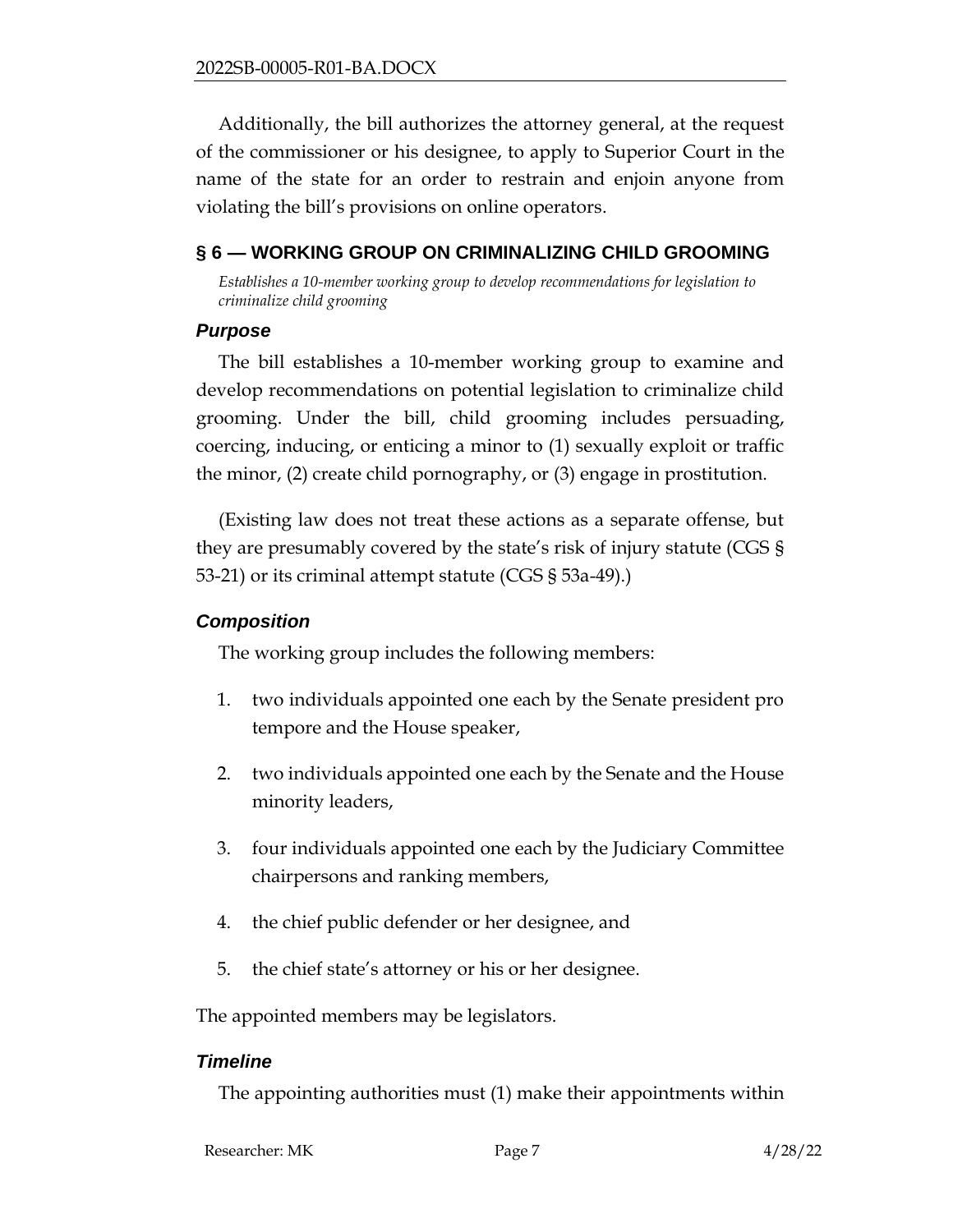60 days after the bill's passage and (2) provide a copy of the appointment to the Judiciary Committee administrator within seven days after the appointment.

The chairperson, the Senate president's nominee, must schedule and hold the working group's first meeting within 90 days after the bill passes.

#### *Reporting and Termination*

The working group must (1) report its recommendations to the Judiciary Committee by December 31, 2022, and (2) terminate on the later of the date it submits the report or December 31, 2022.

## <span id="page-7-0"></span>**§ 7 — ONLINE ABUSE PREVENTION GRANT PROGRAM**

*Creates a grant program, administered by DESPP, to prevent online abuse and provide educational and training opportunities to inform people about identifying, reporting, responding to, and avoiding online abuse*

#### *Administration and Purpose*

The bill establishes a grant program to be administered by DESPP, in consultation with the State-Wide Hate Crimes Advisory Council, to provide educational and training opportunities to (1) prevent online abuse and (2) inform people about identifying, reporting, responding to, and avoiding online abuse. Under the bill, "online abuse" means the following acts, when conducted using any interactive computer service:

- 1. speech or conduct motivated by hatred, prejudice, or bigotry towards a person or group based on the person's actual or perceived religion, national origin, alienage, color, race, sex, gender identity or expression, sexual orientation, or disability;
- 2. harassment, stalking, swatting, or doxing (i.e., publicly revealing previously private personal information about someone, usually via the internet); or
- 3. an assault.

## *Requests for Proposals From Eligible Entities*

Each fiscal year, within three months after receiving funds from the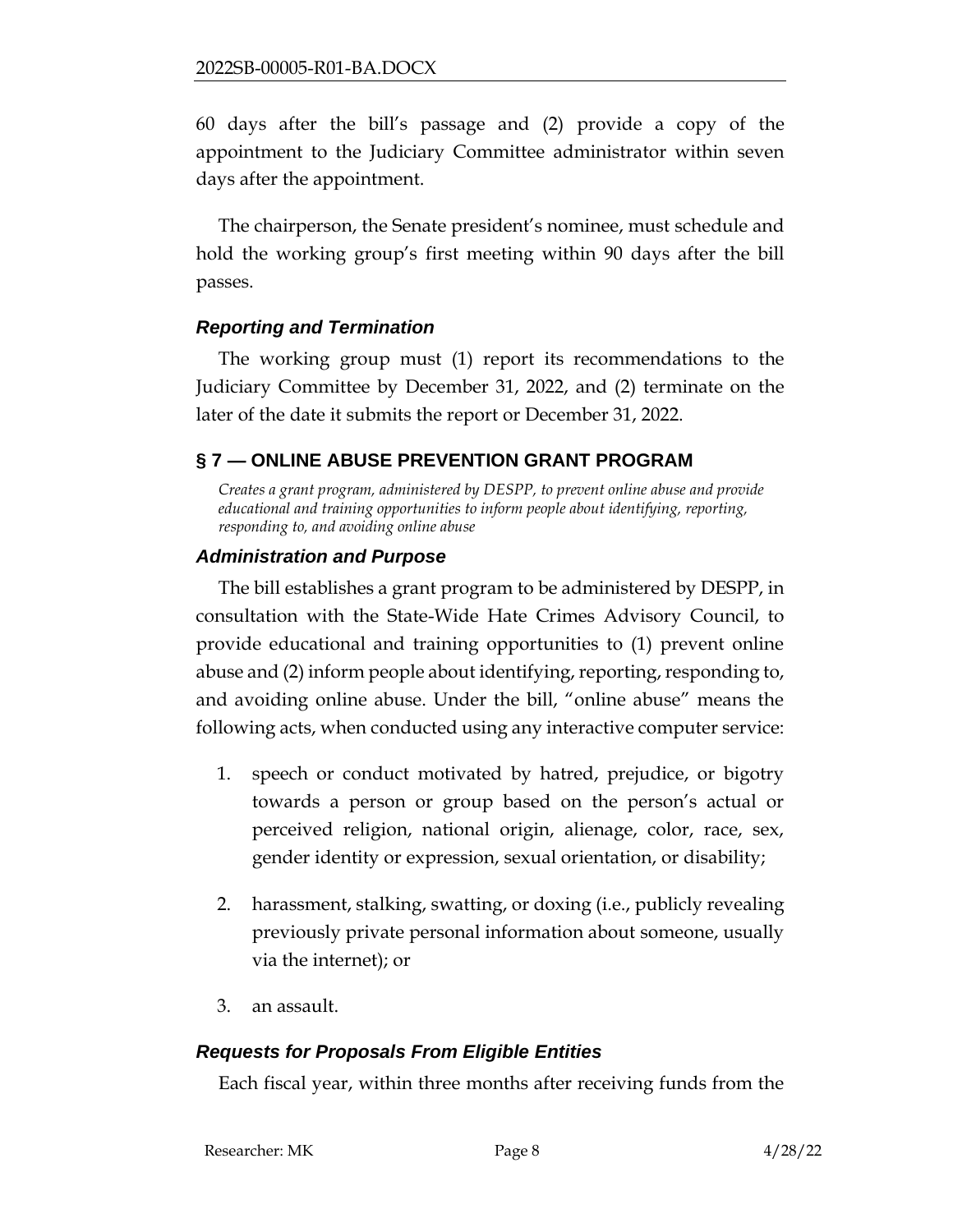state, DESPP must issue a request for proposals (RFP) from eligible entities. Under the bill, an "eligible entity" must be located in Connecticut and may be any of the following or any entity operating under them:

- 1. local or regional school districts,
- 2. historical societies,
- 3. tax-exempt entities registered with the Office of the Secretary of the State,
- 4. government agencies,
- 5. constituent units of the state higher education system, or
- 6. public libraries.

Each RFP response must specify:

- 1. the types of online abuse that the eligible entity proposes to address, which must conform to the program's purpose;
- 2. the methods used to achieve the program's goals;
- 3. the entity's other specific goals;
- 4. the target audience of the training and information that the entity would provide;
- 5. whether the entity is replicating a program found to have a high likelihood of success as determined by a cost-benefit analysis in a peer reviewed academic journal; and
- 6. the amount of matching funds the entity will contribute, if any.

# *Grant Awards*

The bill authorizes DESPP to award grants for any programming or service that prevents online abuse or furthers the other program goals, including training teachers or school professionals, archiving, public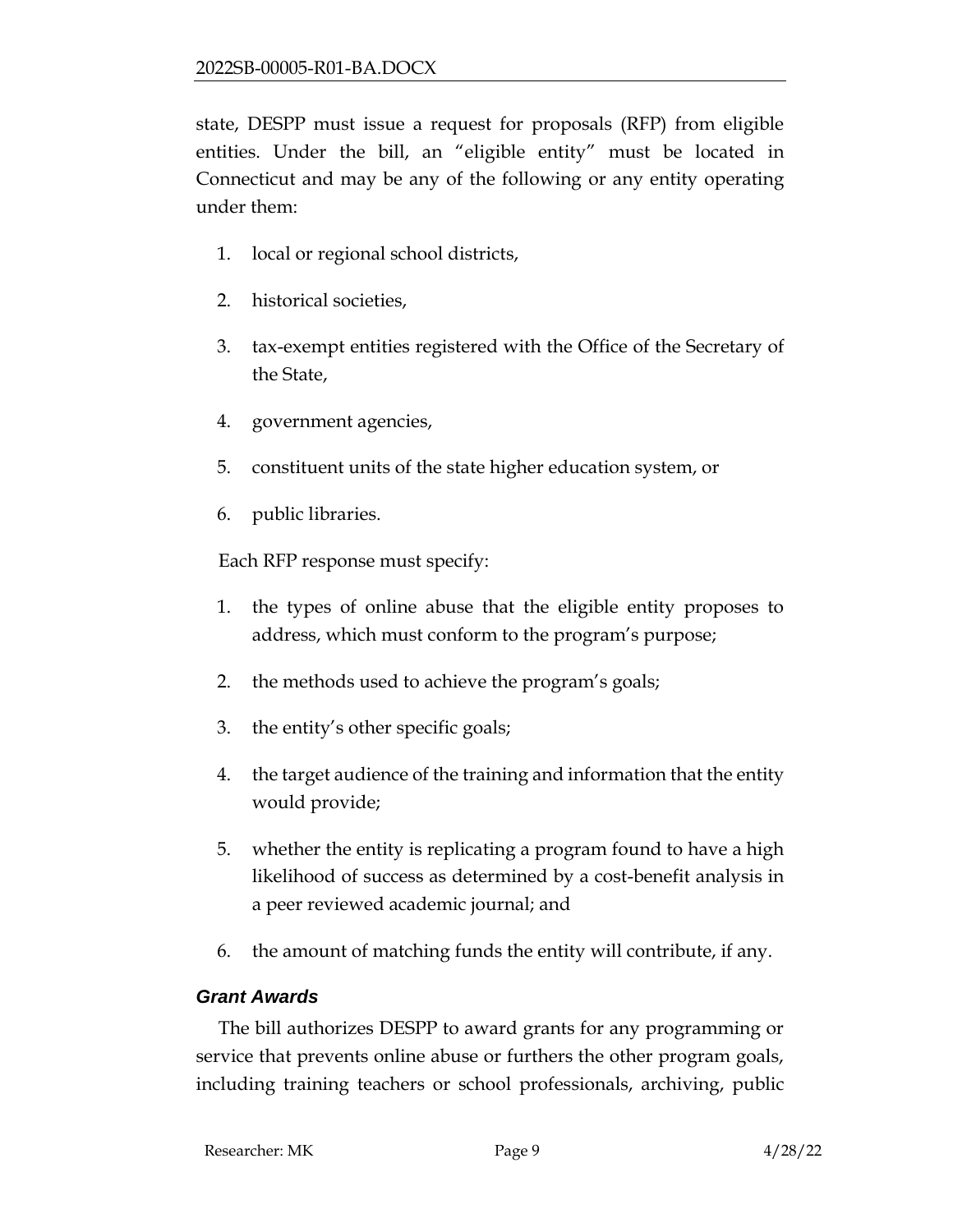murals, curriculum development, and marketing.

It allows eligible entities to use awarded funds collectively, including regionally, through coordinated efforts and conferences that achieve the program's goals.

The bill limits the total grant amount that DESPP may award an eligible entity to a maximum of \$30,000 during any fiscal year.

## <span id="page-9-0"></span>**§ 8 — APPLICATION OF ANTIDISCRIMINATION LAWS TO EMPLOYERS WITH ONE OR TWO EMPLOYEES**

*Subjects employers with one or two employees to the antidiscrimination laws, including those that prohibit discriminatory employment practices or workplace sexual harassment*

Under the current human rights and opportunities laws, "employer" means the state and all its political subdivisions and any person or employer with at least three employees. The bill lowers the number of employees an employer must have to be subject to these laws to one or more instead of three or more.

In doing so, it subjects employers with one or two employees to the antidiscrimination laws under the CHRO statutes, including those that prohibit (1) discriminatory employment practices (such as those described under § 11 below) and (2) workplace sexual harassment. These laws also impose certain duties on the employer, such as the duty to provide reasonable accommodation to an employee who is pregnant, unless doing so would be an undue hardship.

Under the bill, employers with one or two employees are no longer exempt from liability for employment discrimination based on any of the protected classes. The bill gives these employees the right to file a complaint with CHRO claiming to be aggrieved by an employer's alleged discriminatory practice, as employees of employers with three or more employees may do under existing law.

Existing law requires employers with three or more employees to post certain notices and provide training and education on the illegality of workplace sexual harassment. The bill generally subjects employers with one or two employees to these requirements, but existing law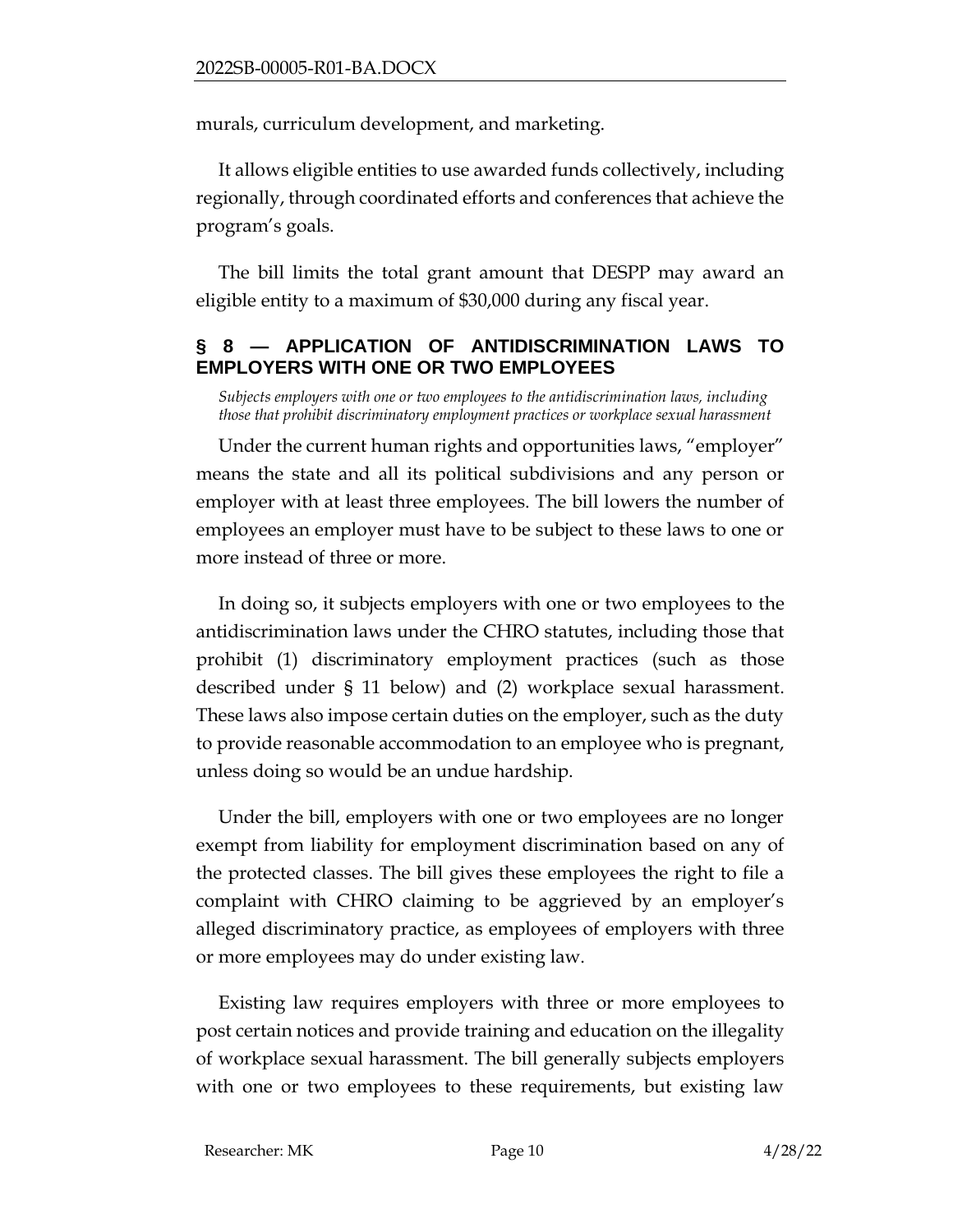already requires them to provide training and education to their supervisory employees. By law, an employer who fails to post the required notices, or provide the required training and education, must be fined up to \$750.

As under existing law for other size employers, under the bill, if an employee of an employer with one or two employees refuses or threatens to refuse to comply with the employment discrimination prohibitions, the employer may file a written complaint under oath asking CHRO for assistance by conciliation or other remedial action.

#### <span id="page-10-0"></span>**§ 8 — EXTENSION OF ANTIDISCRIMINATION PROTECTIONS TO ELECTED OR APPOINTED OFFICIALS**

*Extends antidiscrimination protection to elected or appointed officials*

The bill makes the elected or appointed officials of a municipality, board, commission, counsel, or other governmental body "employees" covered by the state's employment discrimination laws. Thus, it extends to them the laws on, among other things, sexual harassment (see above) and required accommodations for pregnant employees.

## <span id="page-10-1"></span>**§§ 9 & 10 — DOMESTIC VIOLENCE TRAINING AND INFORMATION FOR EMPLOYEES**

*Requires state agencies, within available appropriations, to provide a one-hour minimum training and education on domestic violence and victim resources; requires employers with three or more employees to post similar information in an accessible location* 

# *State Agencies (§§ 9 & 10)*

The bill authorizes CHRO to require that all state agencies provide at least one hour of training and education on domestic violence and the resources available to victims. The training must be given to employees hired:

- 1. before January 1, 2023, by July 1, 2023, and
- 2. on or after January 1, 2023, within six months after their date of hire.

Under the bill, this training and education for state employees must be done within available appropriations using CHRO's training and education materials (see below). It must include information on: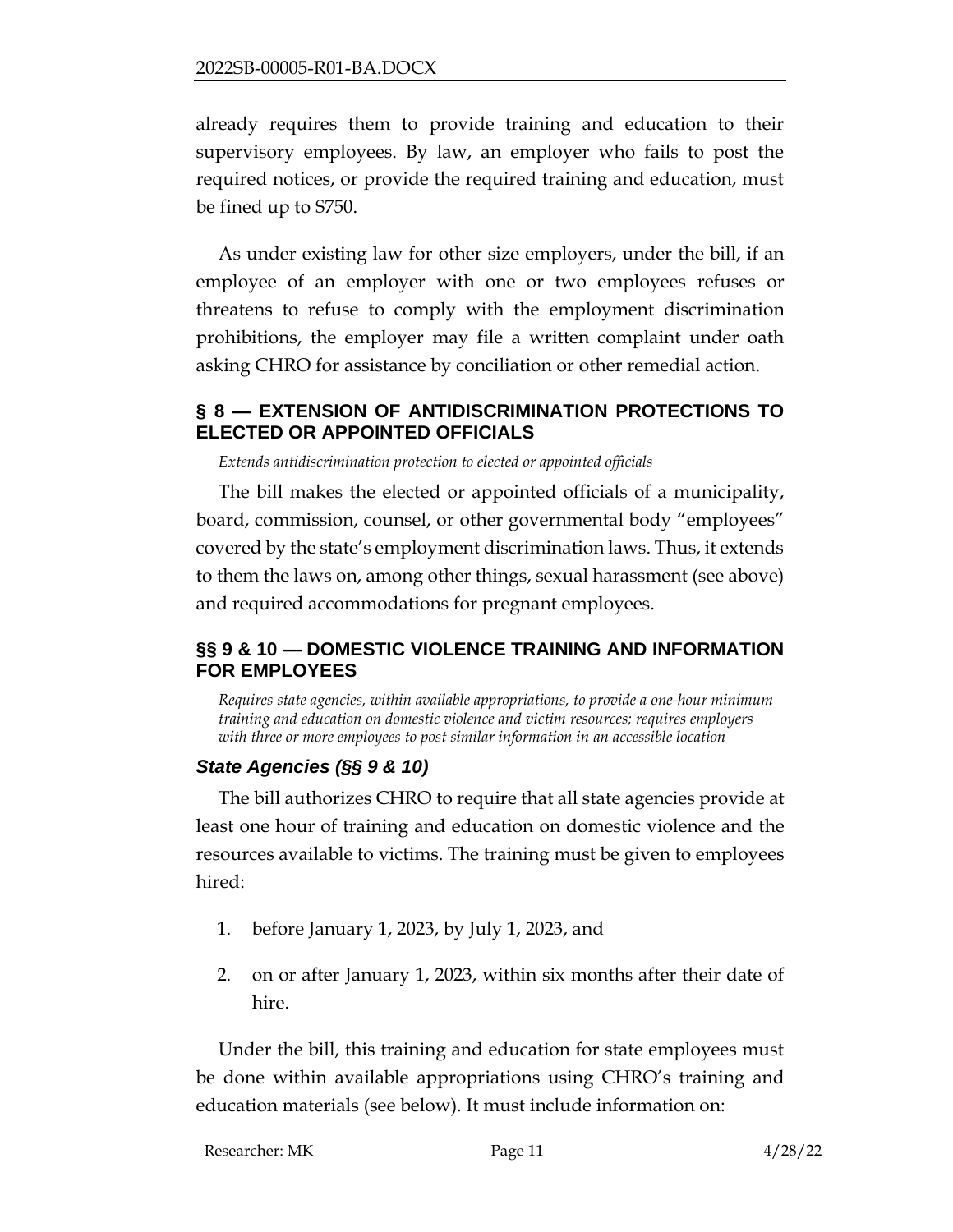- 1. domestic violence, abuser, and victim behaviors;
- 2. how domestic violence may impact the workplace; and
- 3. the resources available to victims.

The bill requires CHRO, in conjunction with domestic violence victim advocacy organizations, to develop:

- 1. a link with information on domestic violence and available resources for victims and include it on the commission's website and
- 2. an online training and education video or other interactive method of training and education that meets the requirements above and make them available to each state agency at no cost.

## *Employers With Three or More Employees (§ 9)*

The bill also allows CHRO to require employers with three or more employees to post, in a prominent and accessible location, information on domestic violence and the resources available to such victims in Connecticut.

# <span id="page-11-0"></span>**§§ 11-13 — WORKPLACE SEXUAL HARASSMENT**

*Broadens the definition of "sexual harassment" to include conduct that interferes, not just substantially interferes, with a person's work performance and that otherwise meets the definition; applies the workplace sexual harassment provisions to elected or appointed officials*

Under existing law, sexual harassment in the employment context is any unwelcome sexual advances or requests for sexual favors or conduct of a sexual nature in certain circumstances.

The bill broadens the definition under one of these circumstances. It does so by eliminating the current condition that conduct must substantially interfere with a person's work performance. Instead, it classifies as sexual harassment conduct that interferes with work performance and otherwise meets the definition of sexual harassment.

This change applies to laws that prohibit (1) sexual harassment as a form of employment discrimination under the CHRO statutes, (2)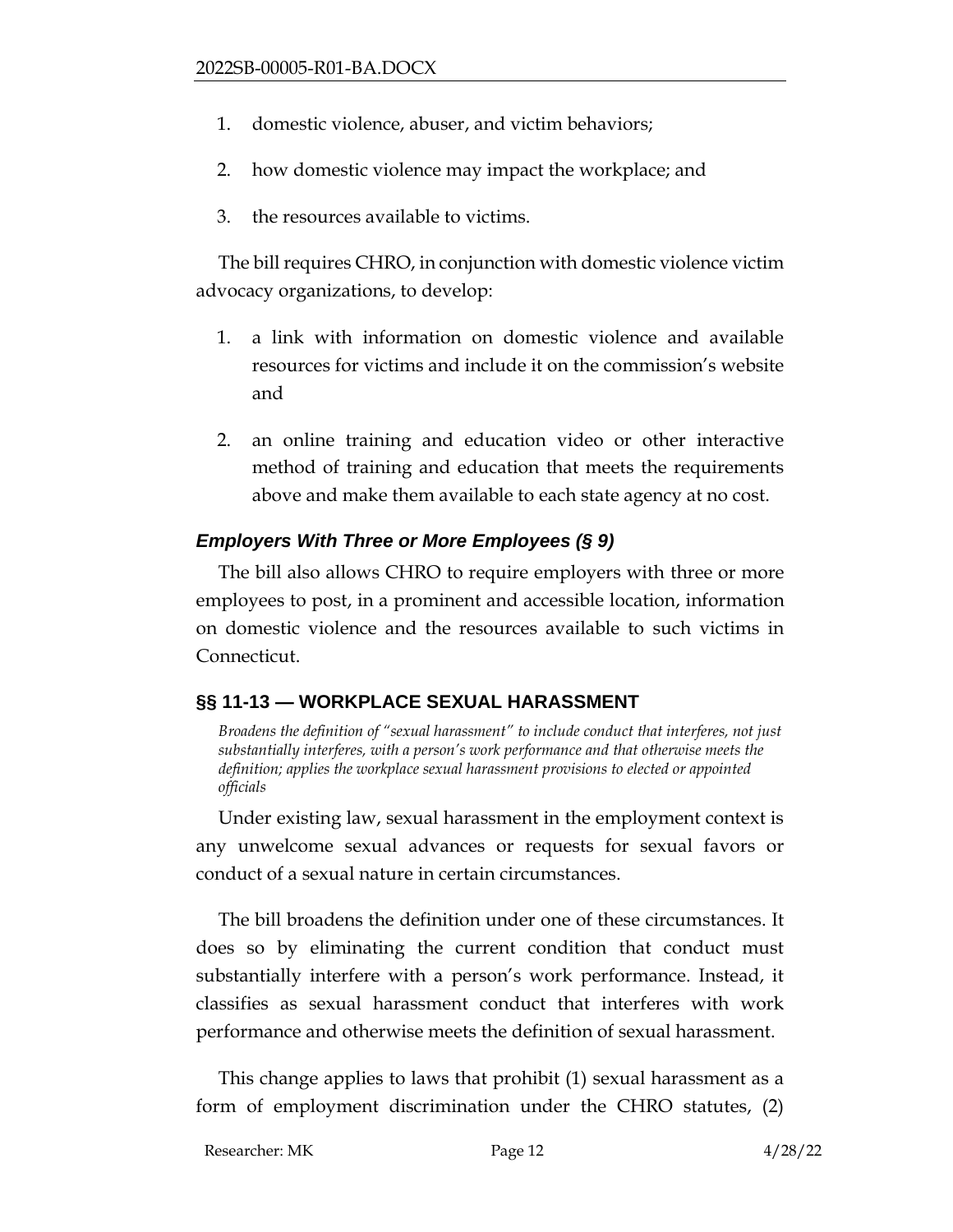higher education institution employees or agents from sexually harassing students, and (3) employers or agents from sexually harassing interns. (For higher education students, the conduct must interfere with academic performance, not work performance.)

As under existing law, employment sexual harassment also includes unwelcome sexual advances, requests for sexual favors, or conduct of a sexual nature when:

- 1. submission is explicitly or implicitly a term or condition of employment;
- 2. submission or rejection is the basis for employment decisions affecting the person; or
- 3. the conduct creates an intimidating, hostile, or offensive working environment.

Similar provisions apply for higher education students and interns (for students, the inquiry focuses on terms affecting their academic success or the basis for education decisions, rather than employment).

## <span id="page-12-0"></span>**§§ 8, 11 & 14-24 — DOMESTIC VIOLENCE VICTIMS AS A PROTECTED CLASS UNDER ANTI-DISCRIMINATION LAWS**

*Prohibits discrimination on the basis of someone's status as a domestic violence victim in employment, public accommodations, housing, the granting of credit, and other laws over which the CHRO has jurisdiction; authorizes such a victim aggrieved by an alleged discriminatory practice to file discrimination complaints with CHRO* 

The bill prohibits various forms of discrimination based on someone's status as a domestic violence victim, such as in employment, public accommodations, housing sales or rentals, granting credit, and several other areas. In several cases, it classifies discrimination on this basis as a "discriminatory practice" under the CHRO laws. By doing so, the act allows individuals aggrieved by these violations, or CHRO itself, to file a complaint with CHRO alleging discrimination.

# *Domestic Violence Defined (§ 8)*

For purposes of the CHRO laws the bill applies a general definition of the term "domestic violence."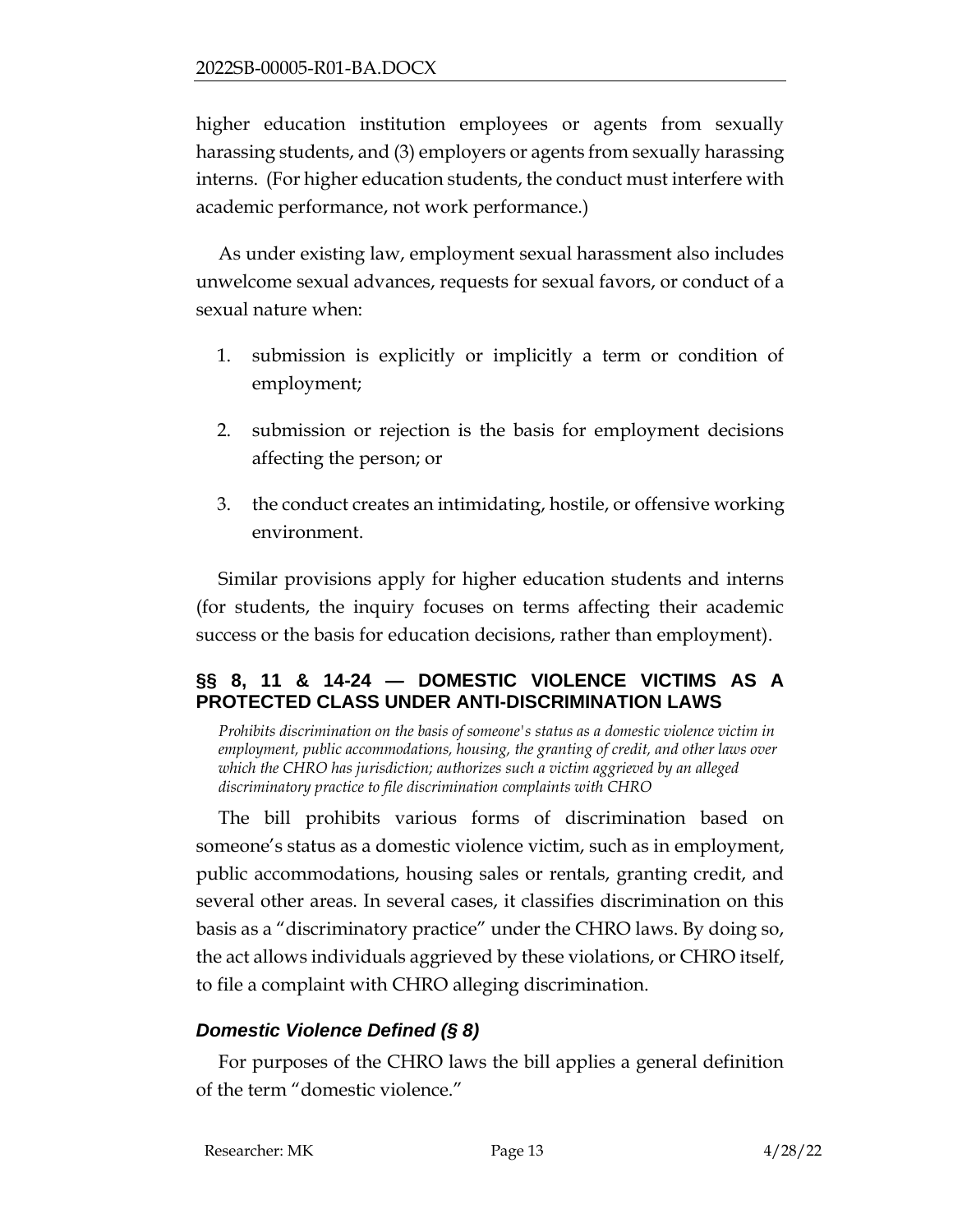Under the bill, "domestic violence" generally means:

- 1. a continuous threat of present physical pain or physical injury against a family or household member;
- 2. stalking, including 2nd degree stalking, of a family or household member;
- 3. a pattern of threatening, including 2nd degree threatening, of a family or household member or a third party that intimidates the family or household member; or
- 4. coercive control of a family or household member, which is a pattern of behavior that in purpose or effect unreasonably interferes with a person's free will and personal liberty (CGS §  $46b-1(b)$ ).

# *General Anti-Discriminatory Provision and Deprivation of Rights (§ 14)*

Under existing law, it is a discriminatory practice to deprive someone of any rights, privileges, or immunities secured or protected by Connecticut or federal laws or constitutions, or cause such a deprivation, because of religion, national origin, alienage, color, race, sex, gender identity or expression, sexual orientation, blindness, mental or physical disability, or status as a veteran. The bill adds status as a domestic violence victim to this list.

Under existing law, it is a crime to place a noose or simulation of one on public property, or on private property without the written consent of the owner, and with the intent to harass someone because of any protected class listed above. The bill adds "domestic violence victim" to the list of protected classes.

By law, violation of these provisions is generally a class A misdemeanor but if the violation results in property damage above \$1,000, it is a class D felony. In either case, there is a minimum \$1,000 fine unless the court states on the record its reasons for reducing it. A class A misdemeanor is punishable by up to 364 days in prison; a class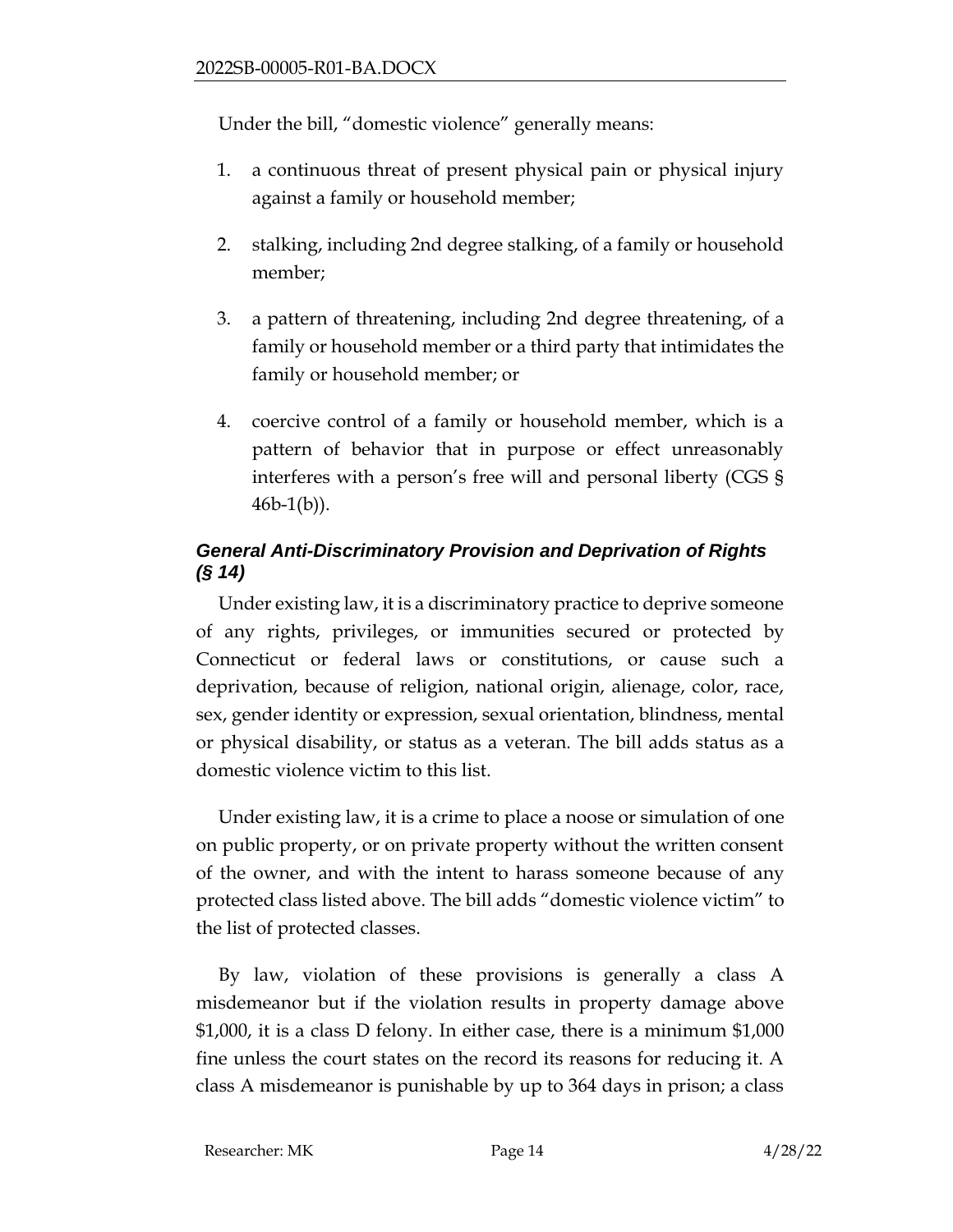D felony is punishable by up to five years in prison.

# *Employment Discrimination (§ 11)*

The bill prohibits an employer or employer's agent, unless there is a bona fide occupational qualification or need, from refusing to hire or employ someone; barring or discharging someone from employment; or discriminating against someone in pay or in employment terms, conditions, or privileges because the person is a domestic violence victim. This prohibition applies to all employers, public or private, and all employees except those employed by their parents, spouse, or children.

The bill also prohibits the following kinds of employment discrimination based on domestic violence victim status:

- 1. employers refusing to provide a reasonable accommodation to an employee whom the employer knows is a victim of domestic violence, unless the absence would cause an undue hardship (see below);
- 2. employment agencies failing or refusing to classify properly or refer for employment or otherwise discriminating against someone except in the case of a bona fide occupational qualification or need;
- 3. labor organizations excluding someone from full membership rights, expelling a member, or discriminating in any way against a member, employer, or employee, unless the action is due to a bona fide occupational qualification;
- 4. employers, employment agencies, labor organizations, or anyone else taking adverse action against someone because he or she opposed a discriminatory employment practice, brought a complaint, or testified or assisted someone else in a complaint proceeding;
- 5. any person aiding, abetting, inciting, compelling, or coercing someone to commit a discriminatory employment practice or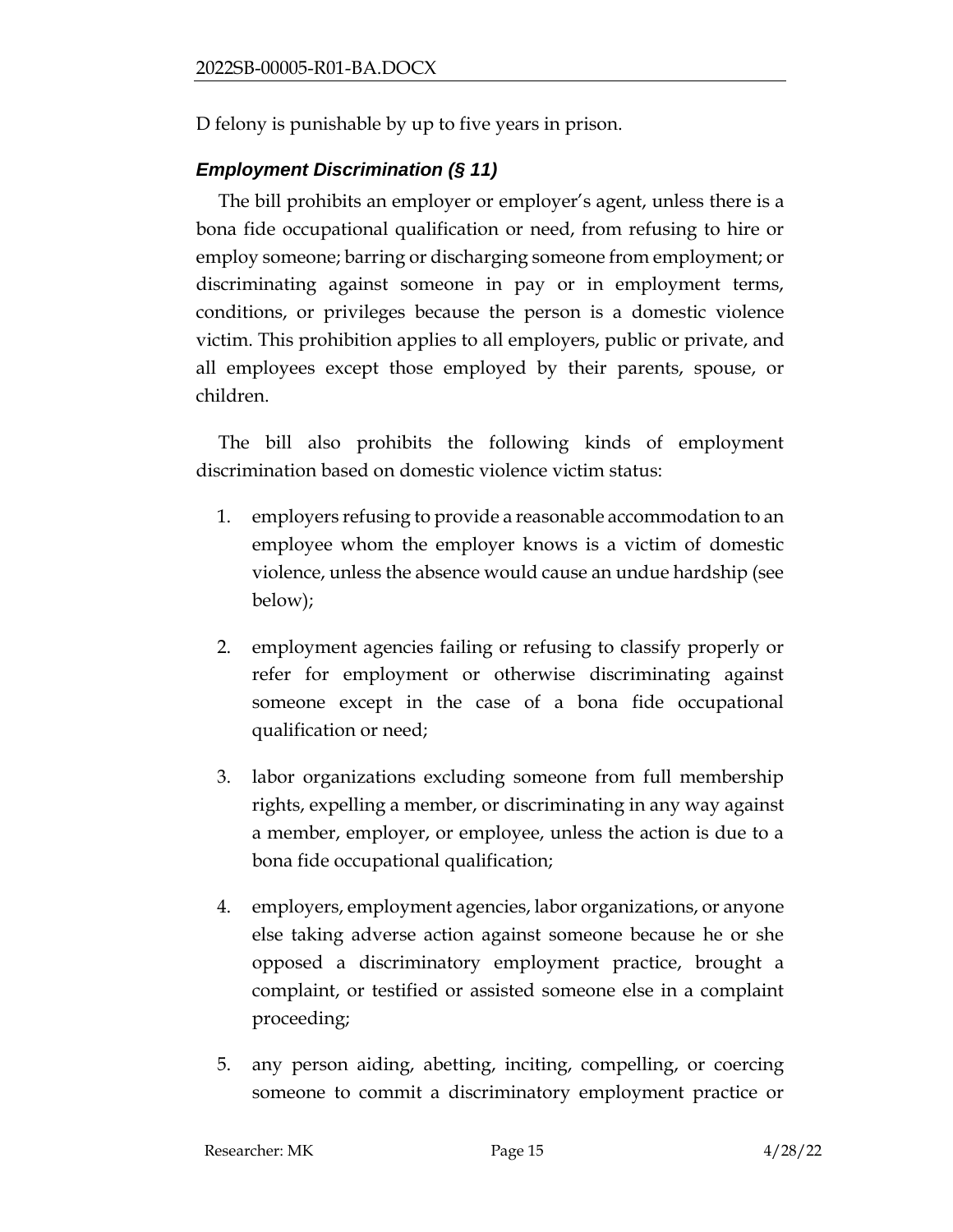attempting to do so; and

6. employers, employment agencies, labor organizations, or anyone else advertising employment opportunities in a way that restricts employment and thus discriminates, except for a bona fide occupational qualification or need.

*Reasonable Leave of Absence.* Under the bill, it is a discriminatory practice for an employer or the employer's agent to deny an employee a reasonable leave of absence in order to:

- 1. seek attention for injuries caused by domestic violence, including for a child who is a domestic violence victim, as long the employee is not the perpetrator against the child;
- 2. obtain services, including safety planning, from a domestic violence agency or rape crisis center;
- 3. obtain psychological counseling, including for a child as long as the employee is not the perpetrator against the child;
- 4. take other actions to increase safety from future incidents, including temporary or permanent relocation; or
- 5. obtain legal services, assist in the offense's prosecution, or otherwise participate in related legal proceedings.

The bill requires an employee who is absent from work under these circumstances to provide a certification to the employer, upon request, within a reasonable time after the absence. The certification must be one of the following:

- 1. a police report indicating that the employee or the employee's child was a domestic violence victim,
- 2. a court order protecting or separating the employee or employee's child from the perpetrator,
- 3. other evidence from the court or prosecutor that the employee appeared in court, or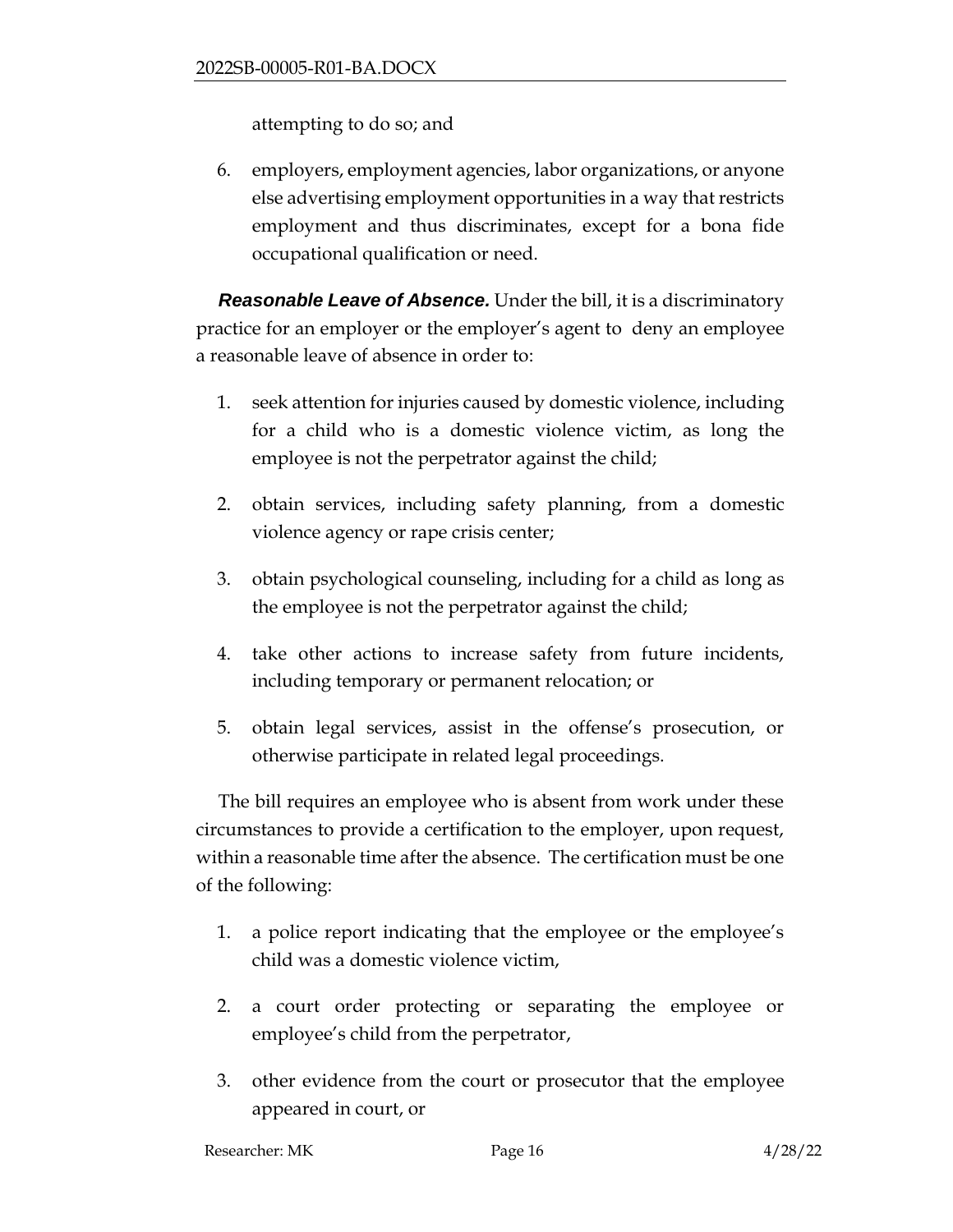4. documentation from a medical professional or a domestic violence counselor, or other health care provider, that the employee or employee's child was receiving services, counseling, or treatment for physical or mental injuries or abuse resulting in victimization from domestic violence.

Under the bill, if an employee has a physical or mental disability resulting from a domestic violence incident, the employee must be treated the same as employees with other disabilities.

The bill also requires employers, to the extent allowed by law, to maintain the confidentiality of any information regarding an employee's status as a domestic violence victim.

## *Public Accommodations (§ 16)*

The bill prohibits anyone from denying someone, based on his or her status as a domestic violence victim, full and equal accommodations in any public establishment (i.e., one that caters to or offers its services, facilities, or goods to the general public), including any commercial property or building lot on which a commercial building will be built or offered for sale or rent, subject to lawful conditions and limitations that apply alike to everyone. It further prohibits discriminating, segregating, or separating people based on their domestic violence victim status. Violations are punishable as a class D misdemeanor, subject to a fine of up to \$250, up to 30 days' imprisonment, or both.

## *Housing (§ 17)*

The bill prohibits anyone from refusing to sell or rent after a person makes a bona fide offer; or refusing to negotiate for the sale or rental of a dwelling; or otherwise denying or making a dwelling unavailable to someone based on their status as a domestic violence victim.

A violation is a class D misdemeanor, punishable by up to 30 days in prison, a fine of up to \$250, or both.

This prohibition does not apply to either of the following if the owner maintains his or her residence there: (1) renting a room or rooms in a single-family home or (2) a unit in a two-family home.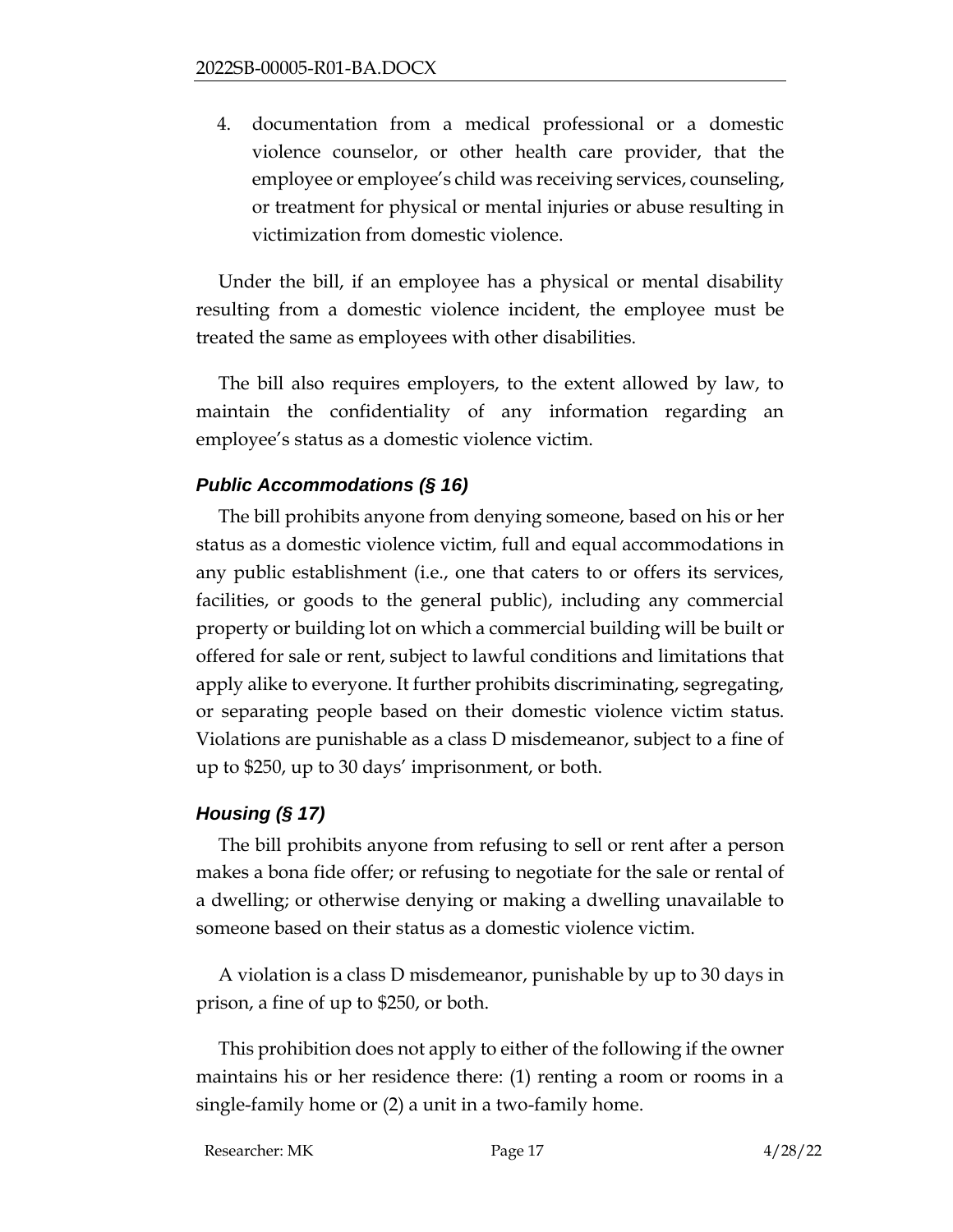## *Credit (§ 18)*

The bill prohibits a creditor from discriminating against an adult in a credit transaction based on the person's status as a domestic violence victim.

## *Other Areas Subject to CHRO's Jurisdiction (§§ 15 & 19-24)*

The bill authorizes CHRO to investigate claims of discrimination based on a person's status as a domestic violence victim under other laws over which CHRO has jurisdiction. The bill:

- 1. subjects any professional or trade association, board, or other similar organization whose profession, trade, or occupation requires a state license, to a fine of \$100 to \$500 for denying someone membership because of his or her status as a domestic violence victim (§ 15);
- 2. requires state officials and supervisory personnel to recruit, appoint, assign, train, evaluate, and promote state personnel on the basis of merit and qualifications, without regard to their status as a domestic violence victim (§ 19);
- 3. requires state agency services to be performed without discrimination based on a person's status as a domestic violence victim  $(S 20)$ ;
- 4. requires any state agency that provides employment referrals or placement services to public or private employers to reject any job request that indicates an intention to exclude anyone based on his or her status as a domestic violence victim (§ 21);
- 5. prohibits state departments, boards, or agencies from granting, denying, or revoking a person's license or charter on the grounds that he or she is a domestic violence victim (§ 22);
- 6. requires all educational, counseling, and vocational guidance programs and all apprenticeship and on-the-job training programs of state agencies, or in which they participate, to be open to all qualified people, without regard to domestic violence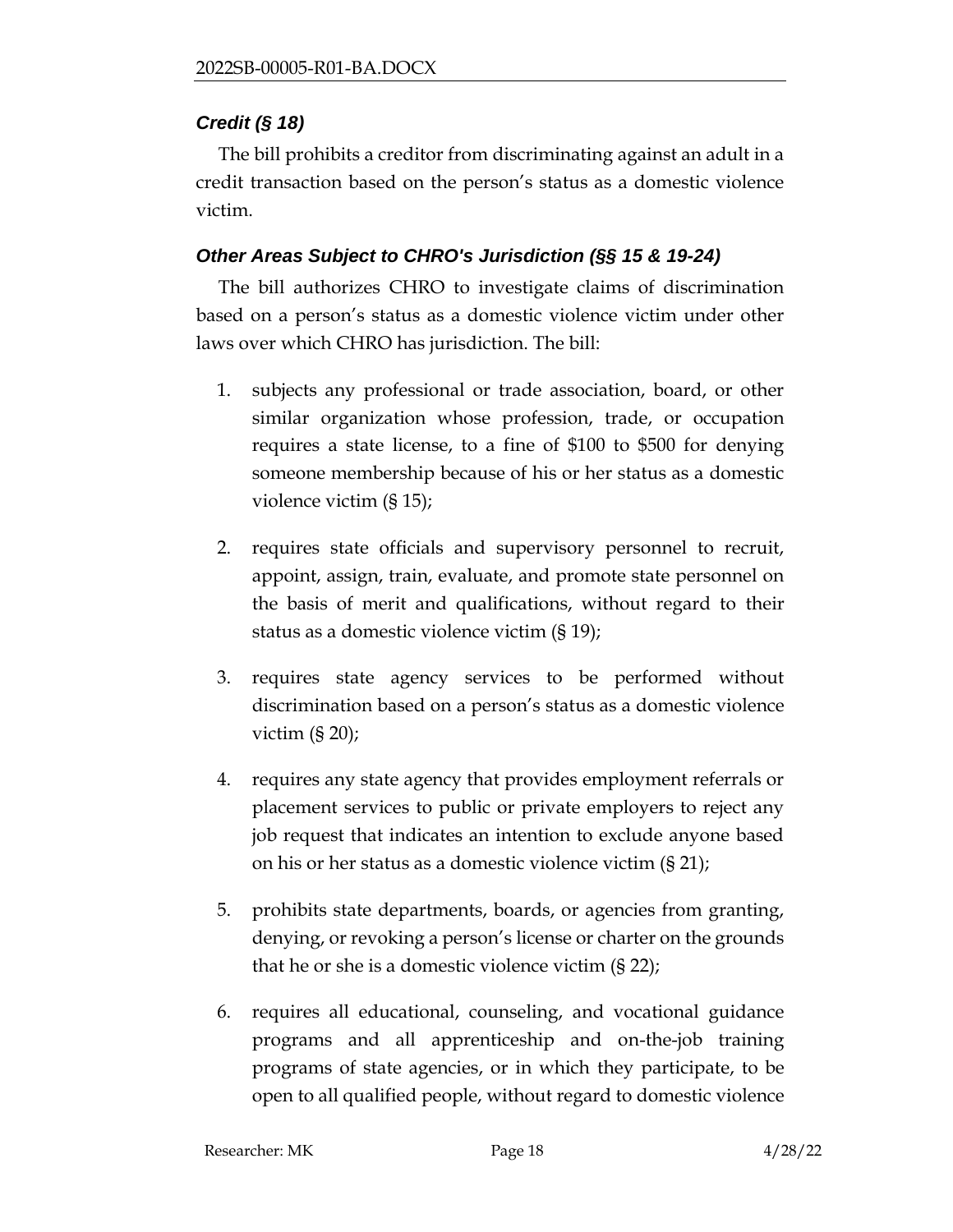victim status (§ 23); and

7. prohibits a person's status as a domestic violence victim from being considered as a limiting factor in state-administered programs involving the distribution of funds to qualify applicants for benefits authorized by law; and prohibits the state from giving financial assistance to public agencies, private institutions, or other organizations that discriminate on this basis (§ 24).

#### <span id="page-18-0"></span>**§ 11 — EMPLOYMENT DISCRIMINATION COMPLAINTS**

*Prohibits someone from asserting, as a defense to an employment discrimination complaint, that the conduct was not severe or pervasive*

The bill prohibits someone from asserting, as a defense to an employment discrimination complaint, that the conduct was not severe or pervasive. The bill specifies that it is an unlawful discriminatory practice when conduct (1) subjects someone to inferior employment terms, conditions, or privileges because of the person's protected characteristic or characteristics and (2) rises above the level of what a reasonable person with the same protected characteristic or characteristics would consider petty slights or trivial inconveniences.

Under the bill, a person's failure to make a discrimination complaint about the discrimination is not determinative of the liability of the applicable entity (i.e., the employer, licensing or employment agency, or labor organization).

## <span id="page-18-1"></span>**§§ 9 & 25 — CHRO LEGAL COUNSEL**

*Eliminates requirements CHRO legal counsel serve as a supervising attorney and that the CHRO executive director assign commission legal counsel through a supervising attorney*

Under current law, (1) one CHRO legal counsel must serve as a supervising attorney (2) when CHRO's executive director assigns, presumably additional, commission legal counsel in certain actions, she must do so through a supervising attorney. This applies when she assigns commission legal counsel to:

1. represent the commission in any proceeding where a state agency or officer is an adversary party and other matters the commission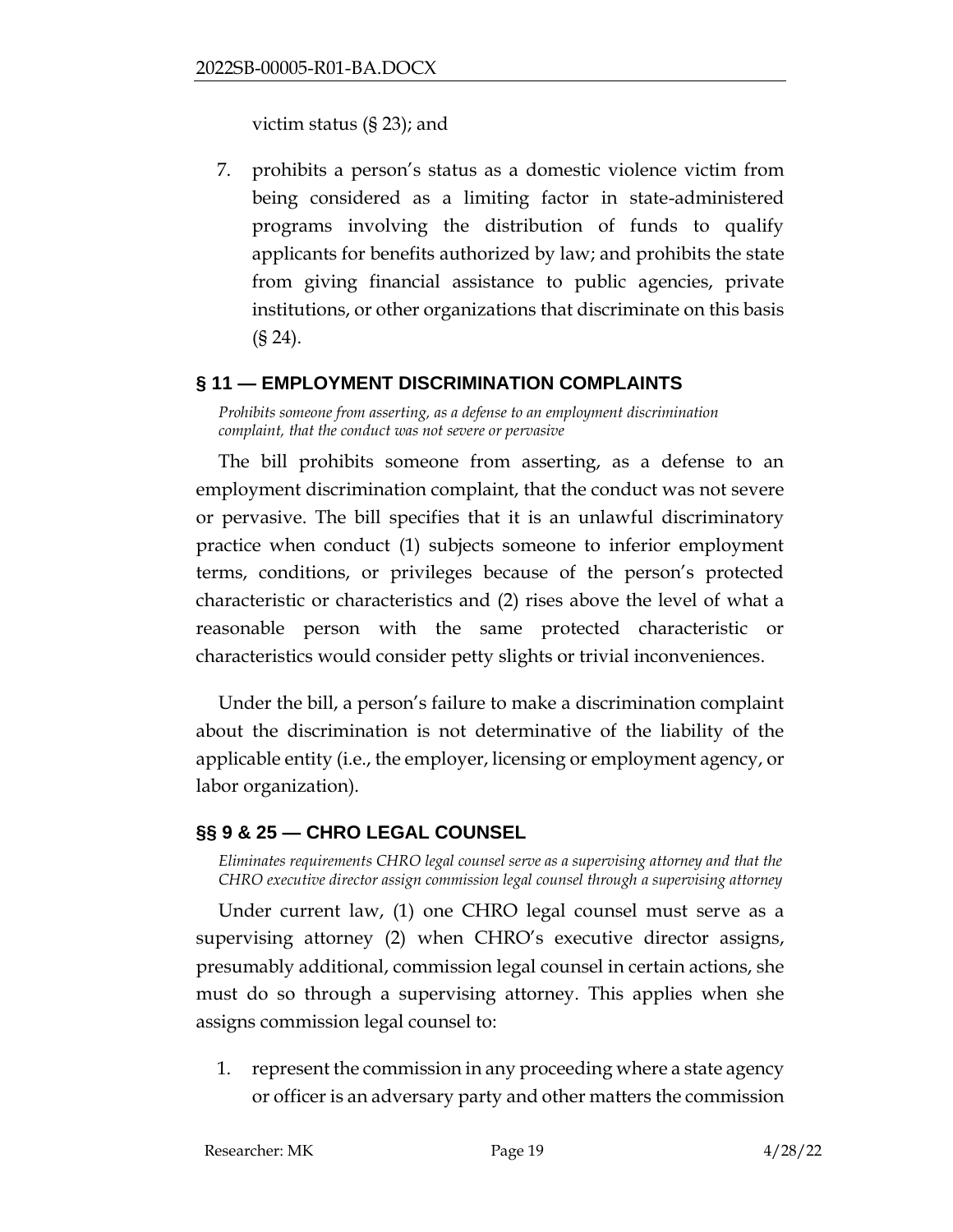and the attorney general jointly prescribe;

- 2. represent the commission in any hearing or appeal on complaints by an employee of a state or quasi-public agency or large state contractor that action has been threatened or occurred in retaliation for whistleblowing; and
- 3. bring a civil action about an alleged discriminatory practice.

In these cases, the bill eliminates the requirement that the executive director assign commission legal counsel through the supervising attorney. It also eliminates the requirement that one CHRO legal counsel must serve as a supervising attorney.

## <span id="page-19-0"></span>**§ 26 — DSS FUNDING**

*Requires DSS to make \$1.44 million available to domestic violence child and family advocates at domestic violence agencies for trauma-informed services*

For FY 23, the bill requires DSS to make \$1.44 million available to domestic violence child and family advocates at domestic violence agencies for providing trauma-informed services to children and families experiencing domestic violence.

Under the bill, a "domestic violence agency" is any office, shelter, host home, or agency helping domestic violence victims through crisis intervention, emergency shelter referral, and medical and legal advocacy, that also meets DSS's service provision criteria.

"Trauma-informed services" are services directed by a thorough understanding of the neurological, biological, psychological, and social effects of trauma and violence on someone.

#### **COMMITTEE ACTION**

Judiciary Committee

Joint Favorable Substitute Yea 36 Nay 3 (03/31/2022)

Appropriations Committee